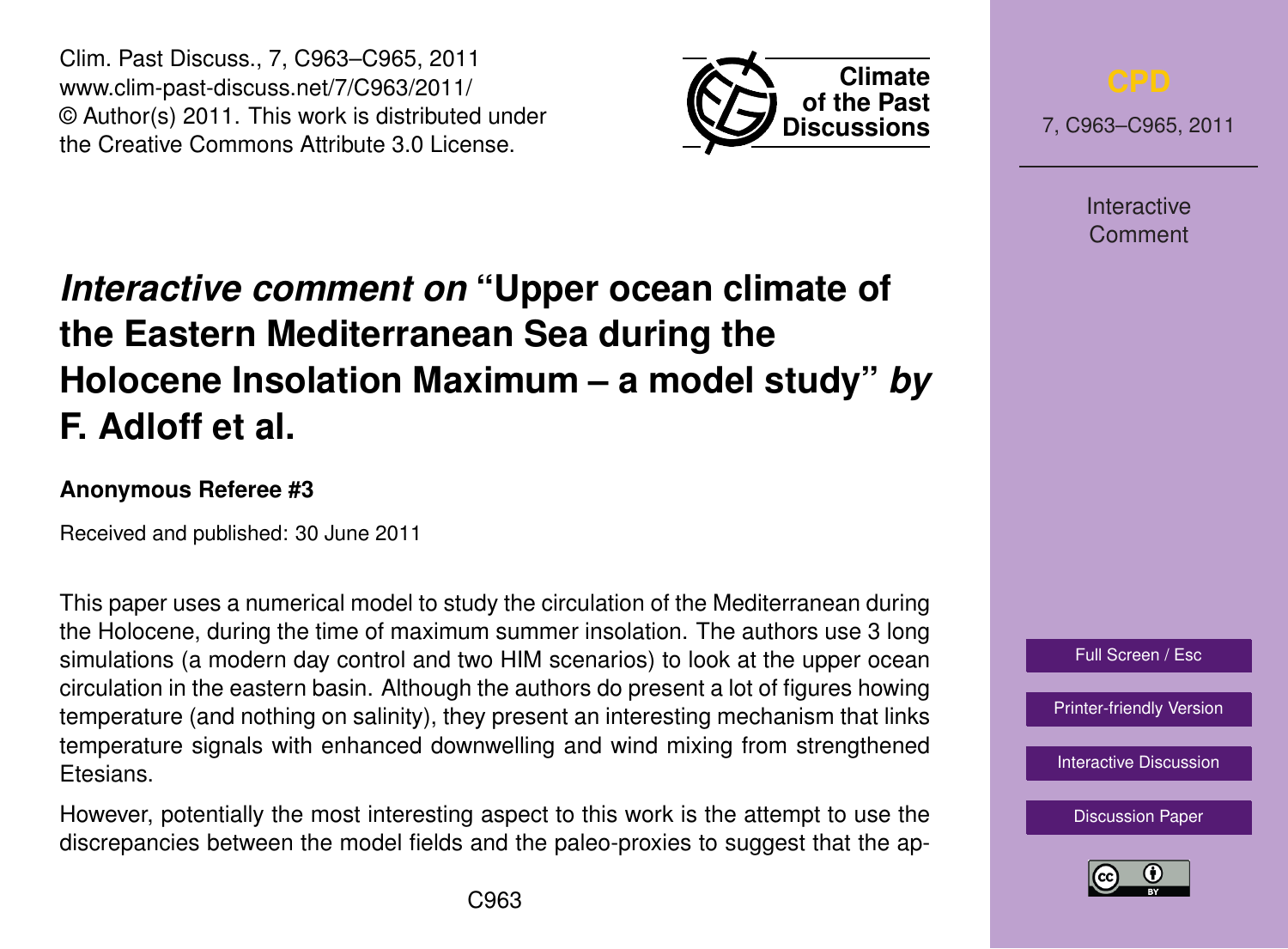propriate temperature transfer functions should be based on temperatures integrated over a depth range rather than just SSTs. As my expertise is not in the area of proxies, I can't comment on the specific improvement suggested here. But to my mind, this type of result is the way that paleo models should be used...to make concrete suggestions on hypothesis's that can be considered by the observational/proxy community, rather than just using the models to present large number of hard to verify paleo output.

If the proxy idea is valid, then I would recommend this paper for publication with minor revisions, for it is otherwise well written and easy to follow. If the proxy idea is not especially useful to the observational community, then this paper becomes a long modelling paper focussing on one field, temperature...in which case, a more thorough analysis focussing on all model fields and the key model science questions would be needed.

Specific Comments:

- Would like more in the introduction with respect to other ideas for sapropel formation to put the work in better context.

- If the first level is 12 m thick, and is the thinnest, as is normal in models, I don't see how there can be 5 levels in th top 50 m (top 60 m if each 5 are 12m thick).

- Is one grid point for straits like Gibraltar appropriate? There is nothing in the paper on the boundary conditions, and thus whether this will work. Some more discussion of this may be useful.

- I think an experiment with freshwater provided from the Black Sea would be useful (although running another 700 years may be too much). For example, there are some good papers in this area by Lane-Serff et al. and Myers et al., based on simple modelling.

- Which bulk formula are used for the surface fluxes?
- I would not call 1950 pre-industrial!

7, C963–C965, 2011

Interactive Comment

Full Screen / Esc

[Printer-friendly Version](http://www.clim-past-discuss.net/7/C963/2011/cpd-7-C963-2011-print.pdf)

[Interactive Discussion](http://www.clim-past-discuss.net/7/1457/2011/cpd-7-1457-2011-discussion.html)

[Discussion Paper](http://www.clim-past-discuss.net/7/1457/2011/cpd-7-1457-2011.pdf)